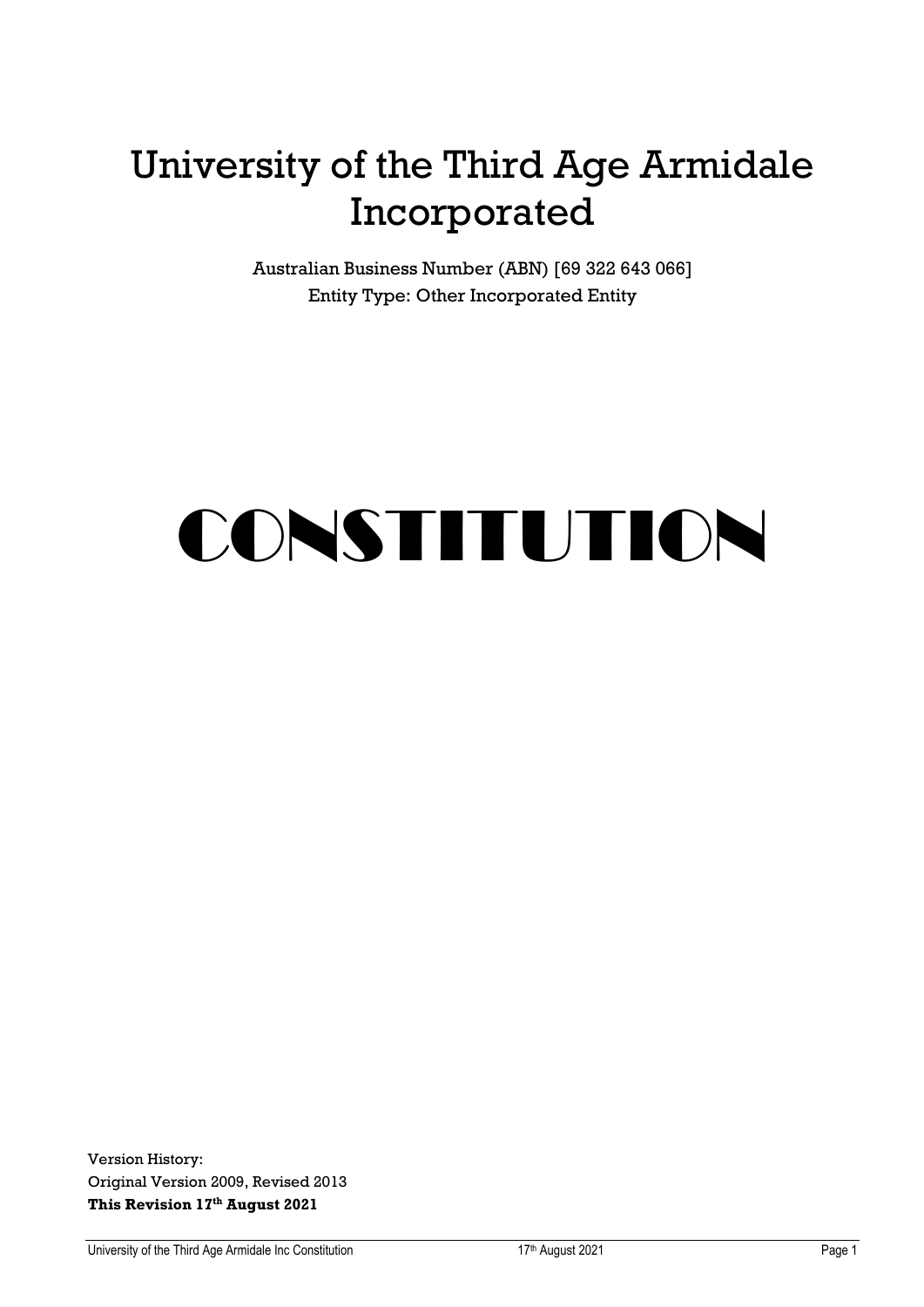#### **CONTENTS**

|      | Part 1 Preliminary                                                           | 4                       |
|------|------------------------------------------------------------------------------|-------------------------|
| 1)   | Name:                                                                        | 4                       |
| 2)   | Legal Status:                                                                | 4                       |
| 3)   | Definitions:                                                                 | 4                       |
|      | Part 2 - Aims, Objectives and Principles                                     | 5                       |
| 4)   | Aims                                                                         | 5                       |
| 5)   | Objects                                                                      | $\mathbf 5$             |
| 6)   | Guiding principles for the Operation of U3AA:                                | 6                       |
|      | <b>PART 3 - Membership</b>                                                   | $\overline{\mathbf{7}}$ |
| 7)   | Application for membership                                                   | $\overline{7}$          |
| 8)   | Cessation of membership                                                      | $\overline{7}$          |
| 9)   | Membership entitlements not transferable                                     | $\overline{7}$          |
| 10)  | Resignation of membership                                                    | $\overline{7}$          |
| 11)  | Register of members                                                          | 7                       |
| 12)  | Fees and subscriptions                                                       | 8                       |
| 13)  | Members' liabilities                                                         | 8                       |
| (14) | Resolution of disputes                                                       | 8                       |
| 15)  | Disciplining of members                                                      | 8                       |
| 16)  | Right of appeal of disciplined member                                        | 9                       |
|      | <b>Part 4 - The Committee</b>                                                | 10                      |
| 17)  | Powers of the Committee                                                      | 10                      |
| 18)  | Composition and membership of Committee                                      | 10                      |
| 19)  | <b>Election of Committee members</b>                                         | 10                      |
| 20)  | Secretary                                                                    | 11                      |
| 21)  | Treasurer                                                                    | 11                      |
| 22)  | Casual vacancies                                                             | 11                      |
| 23)  | <b>Removal of Committee members</b>                                          | 11                      |
| 24)  | Committee meetings and quorum                                                | 12                      |
| 25)  | Appointment of association members as Committee members to constitute quorum | 12                      |
| 26)  | Use of technology at Committee meetings                                      | 12                      |
| 27)  | Delegation by Committee to Sub-Committee                                     | 13                      |
| 28)  | Voting and decisions                                                         | 13                      |
|      | <b>Part 5 - General meetings</b>                                             | 14                      |
| 29)  | Annual general meetings - holding of                                         | 14                      |
| 30)  | Annual general meetings - calling of and business at                         | 14                      |
| 31)  | Special general meetings - calling of                                        | 14                      |
| 32)  | <b>Notice</b>                                                                | 14                      |
| 33)  | Quorum for general meetings                                                  | 15                      |
| 34)  | Presiding member                                                             | 15                      |
| 35)  | Adjournment                                                                  | 15                      |
| 36)  | Making of decisions                                                          | 16                      |
| 37)  | Special resolutions                                                          | 16                      |
| 38)  | Voting                                                                       | 16                      |
| 39)  | Proxy votes not permitted                                                    | 16                      |
| 40)  | Postal or Electronic ballots                                                 | 16                      |
| 41)  | Use of technology at general meetings                                        | 16                      |
|      | <b>Part 6 - Miscellaneous</b>                                                | 17                      |
| 42)  | Insurance                                                                    | 17                      |
| 43)  | Funds - Source                                                               | 17                      |
| 44)  | Funds - Management                                                           | 17                      |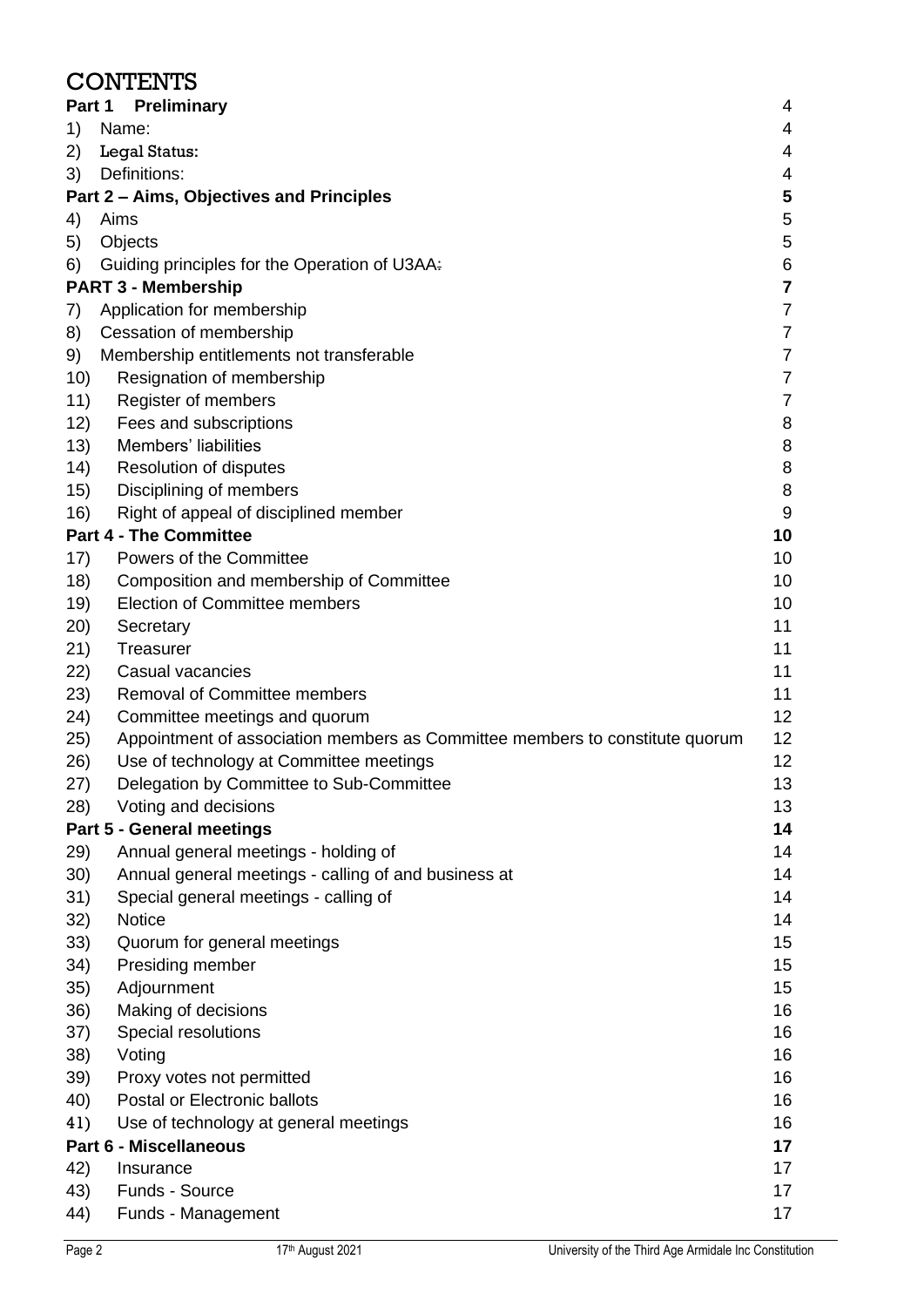| 45) | Association is non-profit                                       | 17 |
|-----|-----------------------------------------------------------------|----|
| 46) | Distribution of property on winding up of association           | 17 |
| 47) | Change of name, objects, and constitution                       | 17 |
| 48) | Custody of books                                                | 17 |
| 49) | Inspection of books etc                                         | 18 |
| 50) | Service of notices                                              | 18 |
| 51) | Financial year                                                  | 18 |
| 52) | Appendix 1 - Sample Application for Membership Form             | 19 |
| 53) | <b>Appendix 2</b> – Sample Application for Temporary Membership | 20 |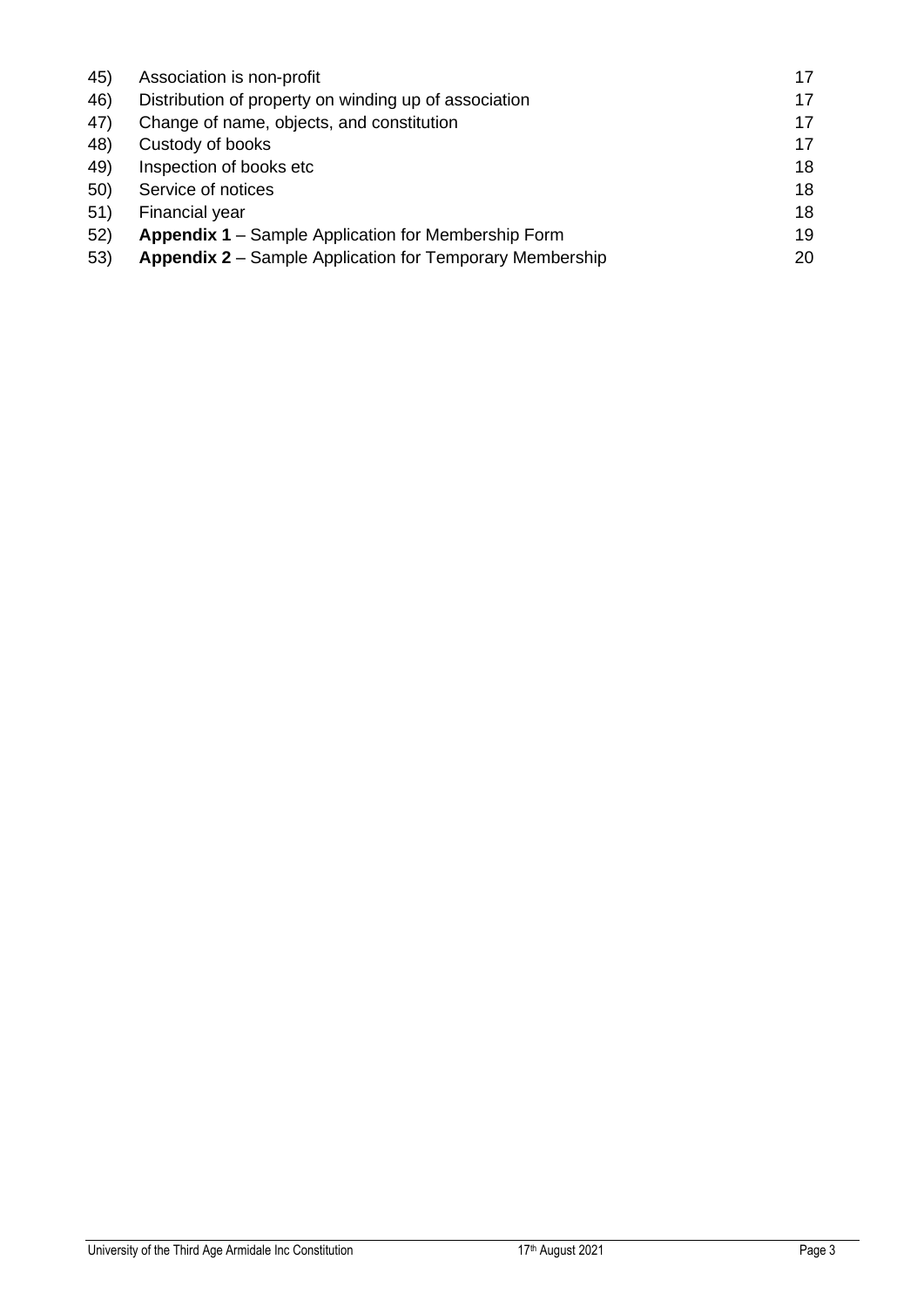# <span id="page-3-0"></span>**Part 1 Preliminary**

#### <span id="page-3-1"></span>**1) Name:**

a) The name of the organisation is University of the Third Age Armidale Incorporated referred to in this constitution as "U3AA".

#### <span id="page-3-2"></span>**2) Legal Status:**

- a) University of the Third Age Armidale Incorporated (U3AA) is an incorporated association, incorporated under the Associations Incorporation Act 2009 (NSW) and is also subject to the Associations Incorporation Regulation 2016 (NSW).
- b) as an Incorporated Association, U3AA has its own legal identity separate from its members, providing protection to members in legal transactions, and:
	- i) is a 'legal person'
	- ii) can enter into and enforce contracts in its own name.
	- iii) can open a bank account
	- iv) can hold, acquire and deal with property in its own name
	- v) can sue or be sued
	- vi) continues, even though its members may change.
- c) U3AA operates under a Constitution registered with the NSW Department of Fair Trading. Under the Constitution U3AA is managed by a Committee of eight persons comprised of a President, Vice-President(s), Secretary, Treasurer and Committee Members.
- d) U3AA is also a registered Charity and is regulated by the Australian Charities and Not-for-profits Commission.

#### <span id="page-3-3"></span>**3) Definitions:**

- a) In this constitution:
	- i) *Director-General* means the Director-General of the Department of Services, Technology and Administration.
	- ii) *ordinary Committee member* means a member of the Committee who is not an officebearer of the association.
	- iii) *Secretary* means:
		- (1) The person holding office under this constitution as Secretary of the association, or
		- (2) if no such person holds that office the Public Officer of the association.
	- iv) *special general meeting* means a general meeting of the association other than an annual general meeting.
	- v) *the Act* means the *Associations Incorporation Act 2009*.
	- *vi) the Regulation* means the *Associations Incorporation Regulation 2016.*
- b) In this constitution:
	- i) a reference to a function includes a reference to a power, authority and duty, and
	- ii) a reference to the exercise of a function includes, if the function is a duty, a reference to the performance of the duty.
- c) The provisions of the *Interpretation Act 1987* apply to and in respect of this constitution in the same manner as those provisions would so apply if this constitution were an instrument made under the Act.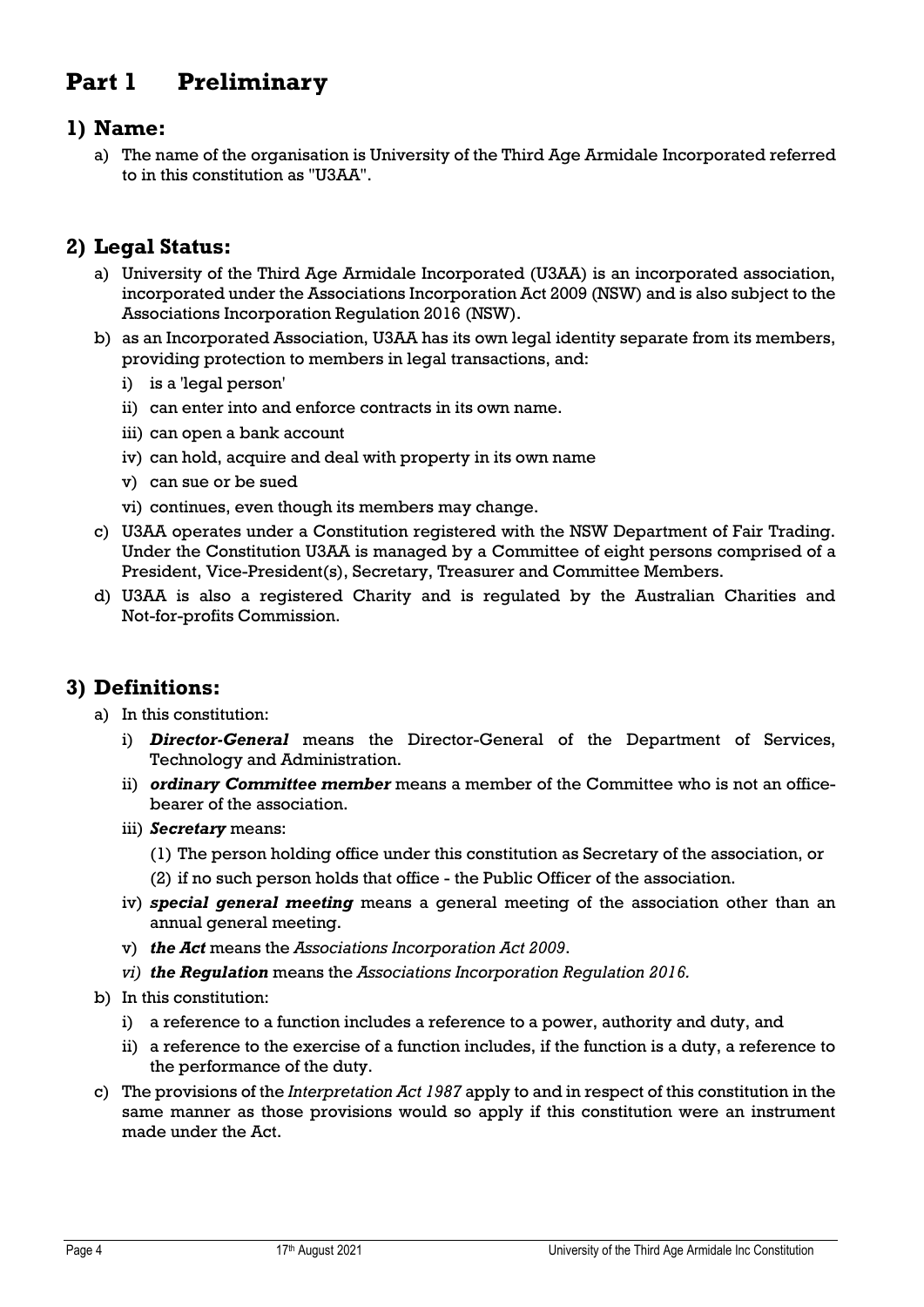# <span id="page-4-0"></span>**Part 2 – Aims, Objectives and Principles**

### <span id="page-4-1"></span>**4) Aims**

- a) To provide programs of learning activities for mature people in retirement or partial retirement to stimulate, maintain, strengthen, and sustain mental and physical health into later years.
- b) To provide a physical location for members to gather where multiple activities can be conducted concurrently and where friendship and connection is supported, potentially relieving and/or preventing isolation and loneliness within the aged community.
- c) To create a community in which there is no distinction in terms of the membership, between those who provide learning opportunities and those who learn.
- d) To support individuals working on projects in a communal setting within the premises where assistance is given, ideas are shared, and collaborative interests can be developed.
- e) To operate the U3AA in such ways that friendship, involvement, and learning is pursued without any reference to entry criteria, qualifications, or assessment.
- f) To assist in dispelling the notion of intellectual decline with age. To encourage the awareness of the plasticity of the brain where life-long learning and participation is natural.
- g) To exchange ideas and resources with other University of the Third Age (U3A) organisations both in Australia and overseas.
- h) To encourage and develop partnership/s with similar institutional organisations.
- i) To encourage participation with local multicultural and indigenous communities in a culturally meaningful way and to develop broad understanding and stronger integration within the community.
- j) To provide a safe environment where members can participate and become involved in multilevel ways.
- k) To encourage and assist in providing support to those members wishing to share their expertise and knowledge with others through running courses within U3AA.

#### <span id="page-4-2"></span>**5) Objects**

- a) To make those in their later years aware of their intellectual, cultural, and aesthetic potentialities, and of their values to themselves and to their society.
- b) To assail the dogma of intellectual decline with age.
- c) To provide from amongst the membership, the resources for the development and intensification of their intellectual, cultural, and aesthetic lives. In this way to help members to make effective and satisfying use of their freedom in later years
- d) To create an institution for these purposes where there is no distinction between the class of those who teach and those who learn, where all of the activity is voluntary, freely offered by the members of the university to other members.
- e) To organise this institution that learning is pursued, skills acquired, interests are developed for themselves alone with no reference to qualifications, awards, or personal advancement.
- f) To mobilise members of the university to help provide the need for educational stimulation but also to provide skills and expertise within the membership for the maintenance and management of the organisation.
- g) To ensure that the curriculum of U3AA will be determined by the needs/preferences of members and according to the resources made available through the participating members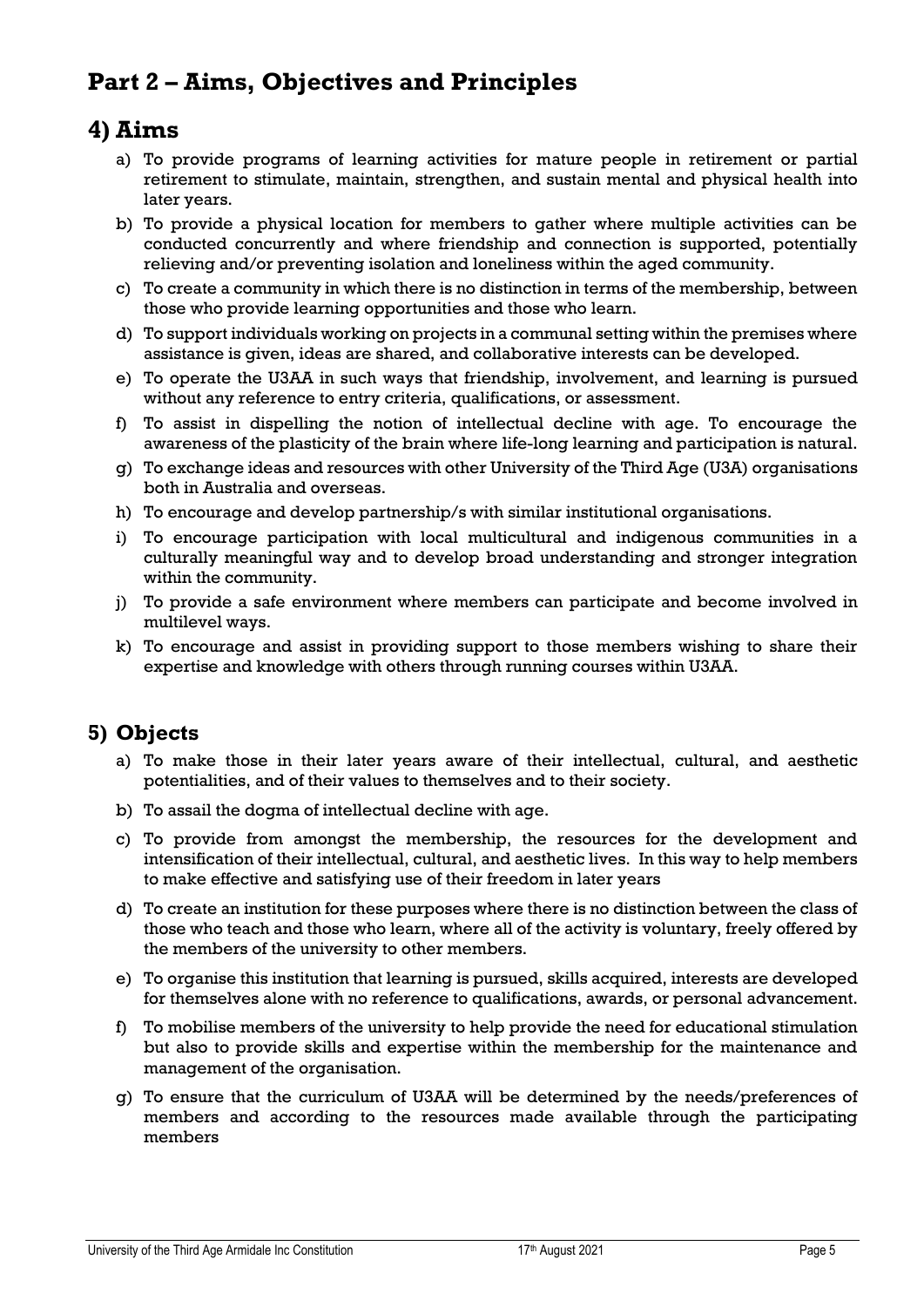#### <span id="page-5-0"></span>**6) Guiding principles for the Operation of U3AA:**

- a) Members will be encouraged to learn, teach, share or to assist in the operation of U3AA using their skills and talents that may be lost if not utilised.
- b) Members will not receive payment for contributions as tutors (course leaders, etc) convenors or organisers.
- c) U3AA has an open membership and younger persons are will not be prevented from joining, however, the organisation has been developed around the interests of retired or semiretired people in the community. Programmes and courses are as diverse as the community itself.
- d) U3AA will be financed principally by annual membership fees maintained at minimum levels which enable access for persons of all means.
- e) In order to maintain and expand the physical infrastructure and obtain operational funding, governance policy and other documents will be kept up to date to maximise potential outcomes of fund raising, grant applications, gifts, sponsorships and philanthropic opportunities.
- f) The programme of activities will be as broad as the membership and its resources permit.
- g) Organisational and financial autonomy will be the guiding principle at all times.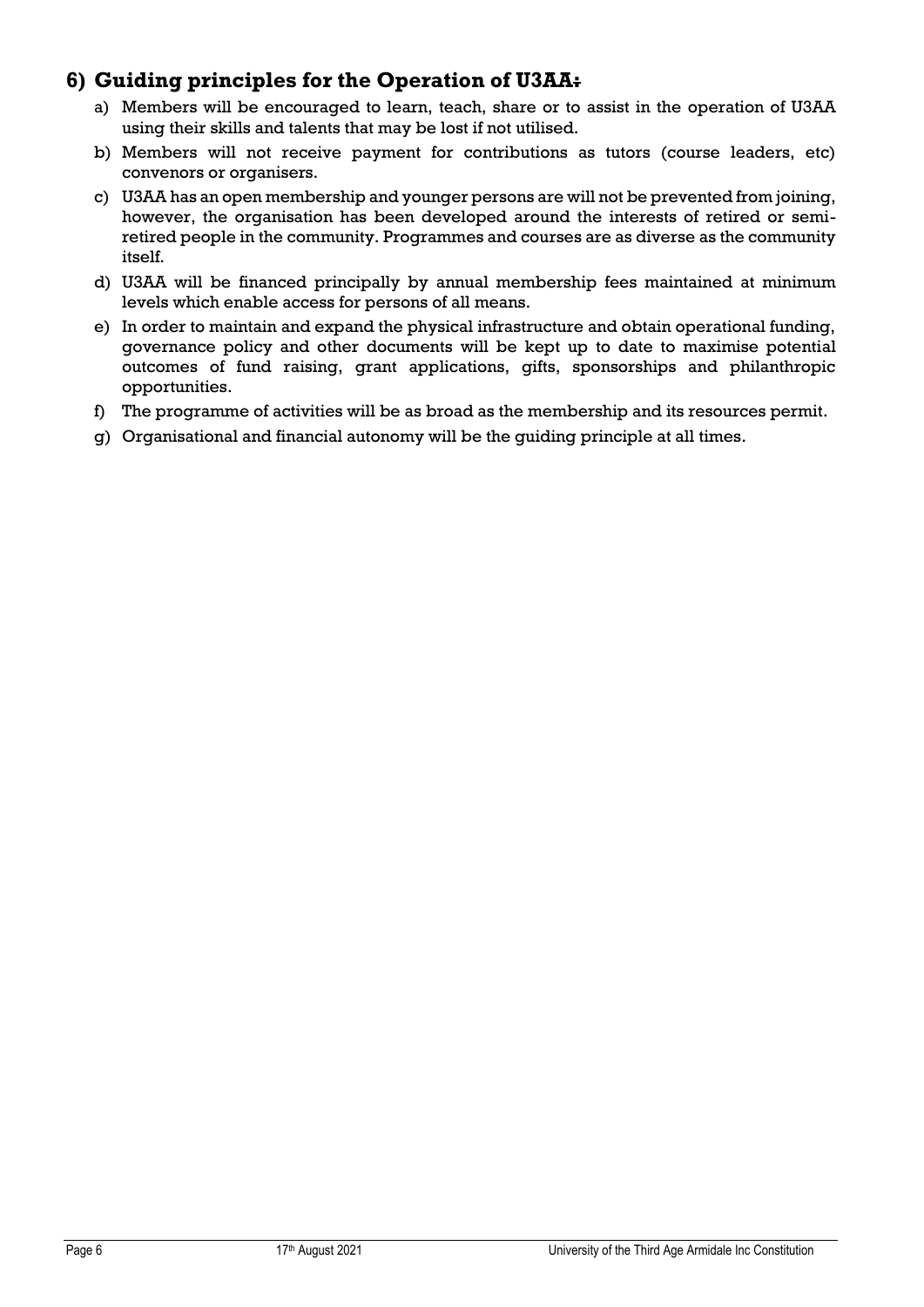# <span id="page-6-0"></span>**PART 3 - Membership**

#### <span id="page-6-1"></span>**7) Application for membership**

- a) Persons wishing to apply to become Ordinary Members shall register in writing by completing an application form. (See Appendix 1).
- b) Ordinary Members shall pay current membership fees applying at the time of joining.
- c) The Secretary must, on payment by the person of the amount referred to in Clause 12 (ii), enter or cause to be entered the person's name in the register of Ordinary Members.
- d) A register of Ordinary Members shall be kept by the Committee, showing the name, address and date of joining. A note shall also be kept of the date of cessation of membership.
- e) Persons wishing to become Temporary Members shall apply in writing by completing an application form. (See Appendix 2). By signing the temporary membership form Temporary Members agree to be bound by the time, period and rules set out on the form. Temporary Members shall have no voting rights and shall not be eligible for election to the Committee.
- f) The Committee may award Associate Membership or Institution Membership to those persons or organisations it thinks fit. Associate or Institution Members shall have no voting rights and shall not be eligible for election to the Committee. The Secretary shall keep a separate list of any such members.
- g) The Committee may award Honorary Life Membership to appropriate members. U3AA Honorary Life Members shall have the same voting rights as Ordinary Members. The Secretary shall keep a separate list of any such members.

#### <span id="page-6-2"></span>**8) Cessation of membership**

Persons cease to be a member of the association if the person:

- i) dies, or
- ii) resigns membership, or
- iii) is expelled from the association, or
- iv) fails to pay the annual membership fee under Clause 12 (b) within 2 months after the fee is due.

#### <span id="page-6-3"></span>**9) Membership entitlements not transferable**

- a) A right, privilege or obligation which a person has by reason of being a member of the association:
	- i) is not capable of being transferred or transmitted to another person, and
	- ii) terminates on cessation of the person's membership.

#### <span id="page-6-4"></span>**10) Resignation of membership**

- a) A member of the association may resign from membership of the association by first giving to the Secretary written notice of at least one month (or such other period as the Committee may determine) of the member's intention to resign and, on the expiration of the period of notice, the member ceases to be a member.
- b) If a member of the association ceases to be a member under subclause (a), and in every other case where a member ceases to hold membership, the Secretary must make an appropriate entry in the register of members recording the date on which the member ceased to be a member.

#### <span id="page-6-5"></span>**11) Register of members**

a) The Committee must establish and maintain a register of members of the association (whether in written or electronic form) specifying the name and postal, residential or email address of each person who is a member of the association together with the date on which the person became a member.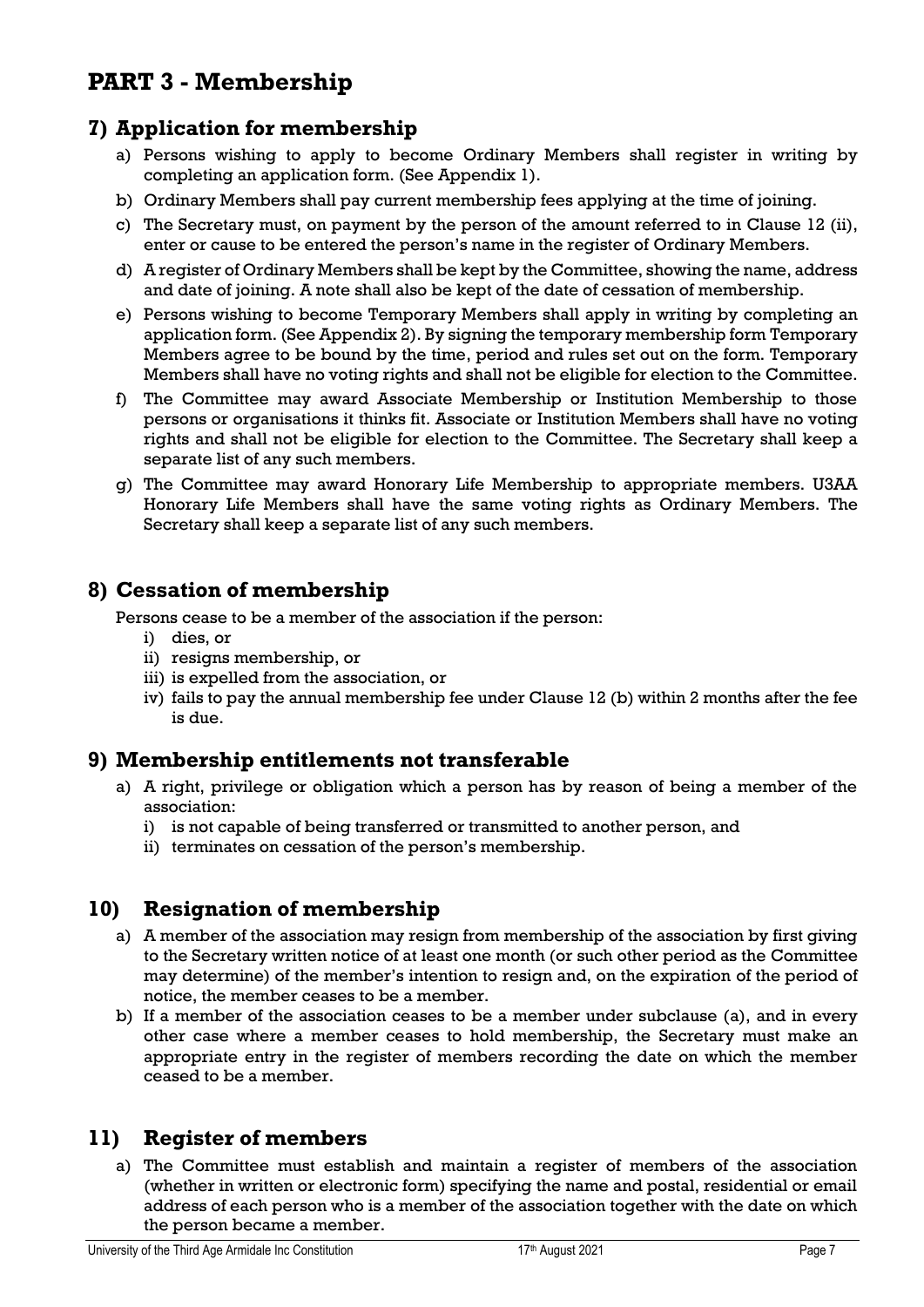- b) The association register may also include the email address of an association member. The register can be kept in written or electronic form. If kept in electronic form, a current hard copy must be made available for any member to inspect at the association's main premises or the official address.
- c) The register of members must be kept in New South Wales:
	- i) at the main premises of the association, or
	- ii) if the association has no premises, at the association's official address.
- d) The register of members must be open for inspection, free of charge, by any member of the association at any reasonable hour.
- e) A member of the association may obtain a copy of any part of the register on payment of a fee of not more than \$1 for each page copied.
- f) If a member requests that any information contained on the register about the member (other than the member's name) not be available for inspection, that information must not be made available for inspection.
- g) A member must not use information about a person obtained from the register to contact or send material to the person, other than for:
	- i) The purposes of sending the person a newsletter, a notice in respect of a meeting or other event relating to the association or other material relating to the association, or
	- ii) any other purpose necessary to comply with a requirement of the Act or the Regulation.

#### <span id="page-7-0"></span>**12) Fees and subscriptions**

- a) The membership year of U3A Armidale is a calendar year: January to December.
- b) A member of the association must pay to the association a current annual membership fee or, if some other amount is determined by the Committee, that other amount:
	- i) except as provided by paragraph (b), before 28 February in each calendar year, or
	- ii) new members who join in the last quarter of the year  $-1$  October to 31 December will be financial for the remainder of the current and the whole of the subsequent year.

#### <span id="page-7-1"></span>**13) Members' liabilities**

a) The liability of a member of the association to contribute towards the payment of the debts and liabilities of the association or the costs, charges, and expenses of the winding up of the association is limited to the amount, if any, unpaid by the member in respect of membership of the association as required by Clause 12.

#### <span id="page-7-2"></span>**14) Resolution of disputes**

- a) A dispute between a member and another member (in their capacity as members) of the association, or a dispute between a member or members and the association, are to be referred to the Committee for mediation.
- b) If a dispute is not resolved by mediation within 3 months, the dispute is to be referred to arbitration by a Community Justice Centre. (Under the *Community Justices Act 1983 No 127*).
- c) The *Commercial Arbitration Act 1984* applies to any such dispute referred to arbitration.

#### <span id="page-7-3"></span>**15) Disciplining of members**

- a) A complaint may be made to the Committee by any person that a member of the association: i) has refused or neglected to comply with a provision or provisions of this constitution, or
	- ii) has wilfully acted in a manner prejudicial to the interests of the association.
- b) The Committee may refuse to deal with a complaint if it considers the complaint to be trivial or vexatious in nature.
- c) If the Committee decides to deal with the complaint, the Committee:
	- i) must cause notice of the complaint to be served on the member concerned, and
	- ii) must give the member at least 14 days from the time the notice is served within which to make submissions to the Committee in connection with the complaint, and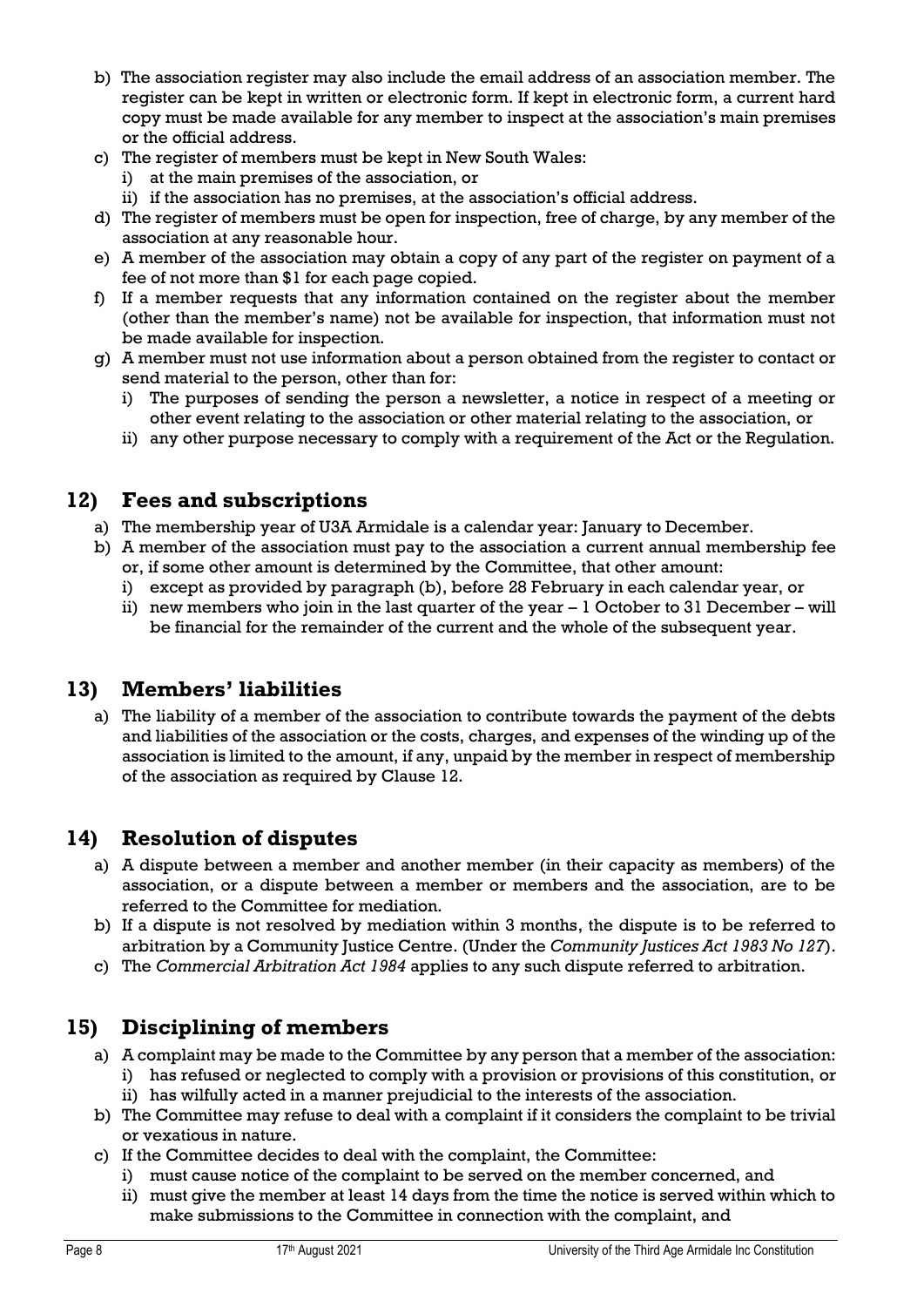- iii) must take into consideration any submissions made by the member in connection with the complaint.
- d) The Committee may, by resolution, expel the member from the association or suspend the member from membership of the association if, after considering the complaint and any submissions made in connection with the complaint, it is satisfied that the facts alleged in the complaint have been proved and the expulsion or suspension is warranted in the circumstances.
- e) If the Committee expels or suspends a member, the Secretary must, within 7 days after the action is taken, cause written notice to be given to the member of the action taken, of the reasons given by the Committee for having taken that action and of the member's right of appeal under Clause 16.
- f) The expulsion or suspension does not take effect:
	- i) until the expiration of the period within which the member is entitled to appeal against the resolution concerned, or
	- ii) if within that period the member exercises the right of appeal, unless and until the association confirms the resolution under Clause 16, whichever is the later.

#### <span id="page-8-0"></span>**16) Right of appeal of disciplined member**

- a) A member may appeal to the association in general meeting against a resolution of the Committee under clause 15, within 7 days after notice of the resolution is served on the member, by lodging with the Secretary a notice to that effect.
- b) The notice may, but need not, be accompanied by a statement of the grounds on which the member intends to rely for the purposes of the appeal.
- c) On receipt of a notice from a member under subclause (a), the Secretary must notify the Committee, which is to convene a general meeting of the association to be held within 28 days after the date on which the Secretary received the notice.
- d) At a general meeting of the association convened under subclause (3):
	- i) no business other than the question of the appeal is to be transacted, and
	- ii) the Committee and the member must be given the opportunity to state their respective cases orally or in writing, or both, and
	- iii) the members present are to vote by secret ballot on the question of whether the resolution should be confirmed or revoked.
- e) The appeal is to be determined by a simple majority of votes cast by members of the association.
- f) In the case of an equality of votes on a question at a general meeting, the chairperson of the meeting is entitled to exercise a second or casting vote.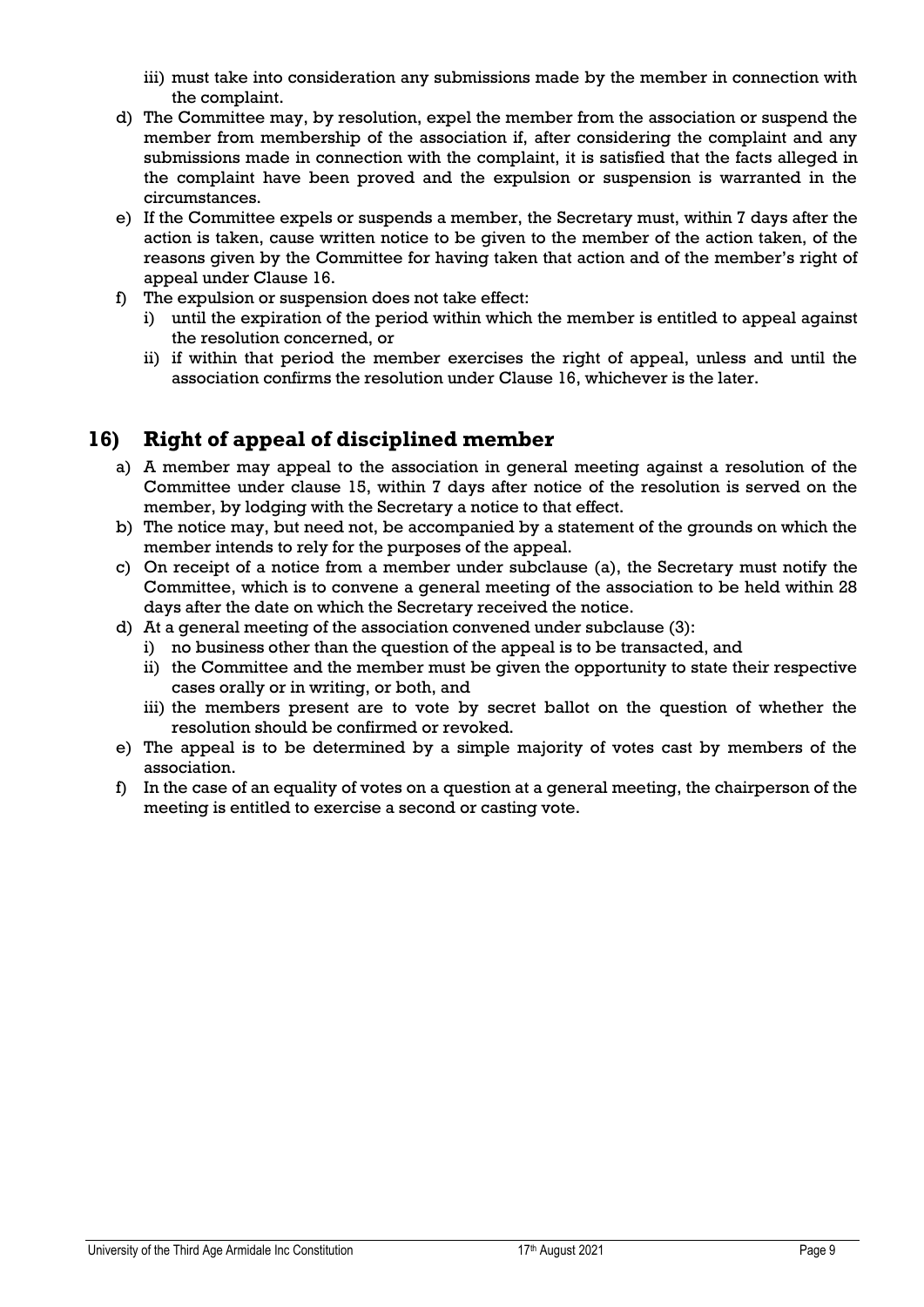# <span id="page-9-0"></span>**Part 4 - The Committee**

#### <span id="page-9-1"></span>**17) Powers of the Committee**

- a) Subject to the Act, the Regulation, this constitution, and any resolution passed by the association in general meeting, the Committee:
	- i) is to control and manage the affairs of the association, and
	- ii) may exercise all the functions that may be exercised by the association, other than those functions that are required by this constitution to be exercised by a general meeting of members of the association, and
	- iii) has power to perform all the acts and do all things that appear to the Committee to be necessary or desirable for the proper management of the affairs of the association.

#### <span id="page-9-2"></span>**18) Composition and membership of Committee**

The Committee is to consist of:

- a) the office-bearers of the association, and
- b) at least 3 ordinary Committee members, each of whom is to be elected at the annual general meeting of the association under Clause 30.
- c) The total number of Committee members is not to exceed 8.
- d) The office-bearers of the association are as follows:
	- i) the President,
	- ii) one or more Vice-Presidents,
	- iii) the Treasurer,
	- iv) the Secretary.
- e) A Committee member may hold up to 2 offices (other than both the President and Vice-President offices).
- f) There is no maximum number of consecutive terms for which a Committee member may hold office.
- g) Each member of the Committee is, subject to this constitution, to hold office until the conclusion of the annual general meeting following the date of the member's election but is eligible for re-election.

#### <span id="page-9-3"></span>**19) Election of Committee members**

- a) Nominations of candidates for election as office-bearers of the association or as ordinary Committee members:
	- i) must be made in writing, signed by 2 members of the association, and accompanied by the written consent of the candidate (which may be endorsed on the form of the nomination), and
	- ii) must be delivered to the Secretary of the association at least 7 days before the date fixed for the holding of the annual general meeting at which the election is to take place.
- b) If insufficient nominations are received to fill all vacancies on the Committee, the candidates nominated are taken to be elected and further nominations are to be received at the annual general meeting.
- c) If insufficient further nominations are received, any vacant positions remaining on the Committee are taken to be casual vacancies.
- d) If the number of nominations received is equal to the number of vacancies to be filled, the persons nominated are taken to be elected.
- e) If the number of nominations received exceeds the number of vacancies to be filled, a ballot is to be held.
- f) The ballot for the election of office-bearers and ordinary Committee members of the Committee is to be conducted at the annual general meeting in such usual and proper manner as the Committee may direct.
- g) A person nominated as a candidate for election as an office-bearer or as an ordinary Committee member of the association must be a member of the association.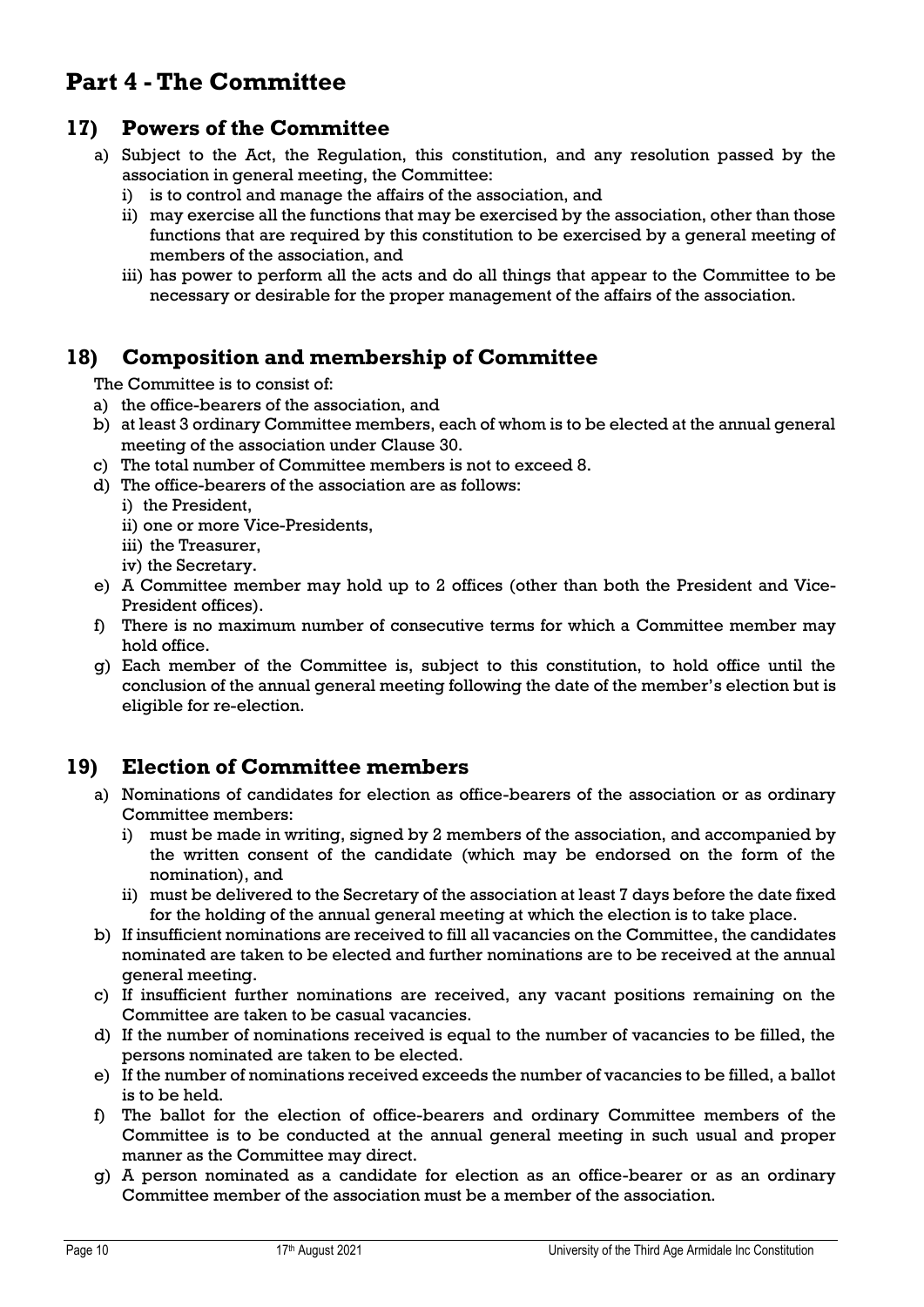#### <span id="page-10-0"></span>**20) Secretary**

- a) The Secretary of the association must, as soon as practicable after being appointed as Secretary, lodge notice with the association of his or her address.
- b) It is the duty of the Secretary to keep minutes of:
	- i) all appointments of office-bearers and members of the Committee, and
	- ii) the names of members of the Committee present at a Committee meeting or a general meeting, and
	- iii) all proceedings at Committee meetings and general meetings.
- c) Minutes of proceedings can be kept in written or electronic form and that the chairperson can sign the minutes of meeting proceedings electronically
- d) The signature of the chairperson may be transmitted by electronic means for the purposes of subclause (c).

#### <span id="page-10-1"></span>**21) Treasurer**

It is the duty of the Treasurer of the association to ensure:

- a) that all money due to the association is collected and received and that all payments authorised by the association are made, and
- b) that correct books and accounts are kept showing the financial affairs of the association, including full details of all receipts and expenditure connected with the activities of the association.

#### <span id="page-10-2"></span>**22) Casual vacancies**

- a) In the event of a casual vacancy occurring in the membership of the Committee, the Committee may appoint a member of the association to fill the vacancy and the member so appointed is to hold office, subject to this constitution, until the conclusion of the annual general meeting next following the date of the appointment.
- b) A casual vacancy in the office of a member of the Committee occurs if the member:
	- i) dies, or
	- ii) ceases to be a member of the association, or
	- iii) becomes an insolvent under administration within the meaning of the *Corporations Act 2001* of the Commonwealth, or
	- iv) resigns office by notice in writing given to the Secretary, or
	- v) is removed from office under Clause 23, or
	- vi) becomes a mentally incapacitated person, or
	- vii) is absent without the consent of the Committee from 3 consecutive meetings of the Committee, or
	- viii) is convicted of an offence involving fraud or dishonesty for which the maximum penalty on conviction is imprisonment for not less than 3 months, or
	- ix) is prohibited from being a director of a company under Part 2D.6 (Disqualification from managing corporations) of the *Corporations Act 2001* of the Commonwealth.

#### <span id="page-10-3"></span>**23) Removal of Committee members**

- a) The association in general meeting may by resolution remove any member of the Committee from the office of member before the expiration of the member's term of office and may by resolution appoint another person to hold office until the expiration of the term of office of the member so removed.
- b) If a member of the Committee to whom a proposed resolution referred to in subclause (a) relates makes representations in writing to the Secretary or President (not exceeding a reasonable length) and requests that the representations be notified to the members of the association, the Secretary or the President may send a copy of the representations to each member of the association or, if the representations are not so sent, the member is entitled to require that the representations be read out at the meeting at which the resolution is considered.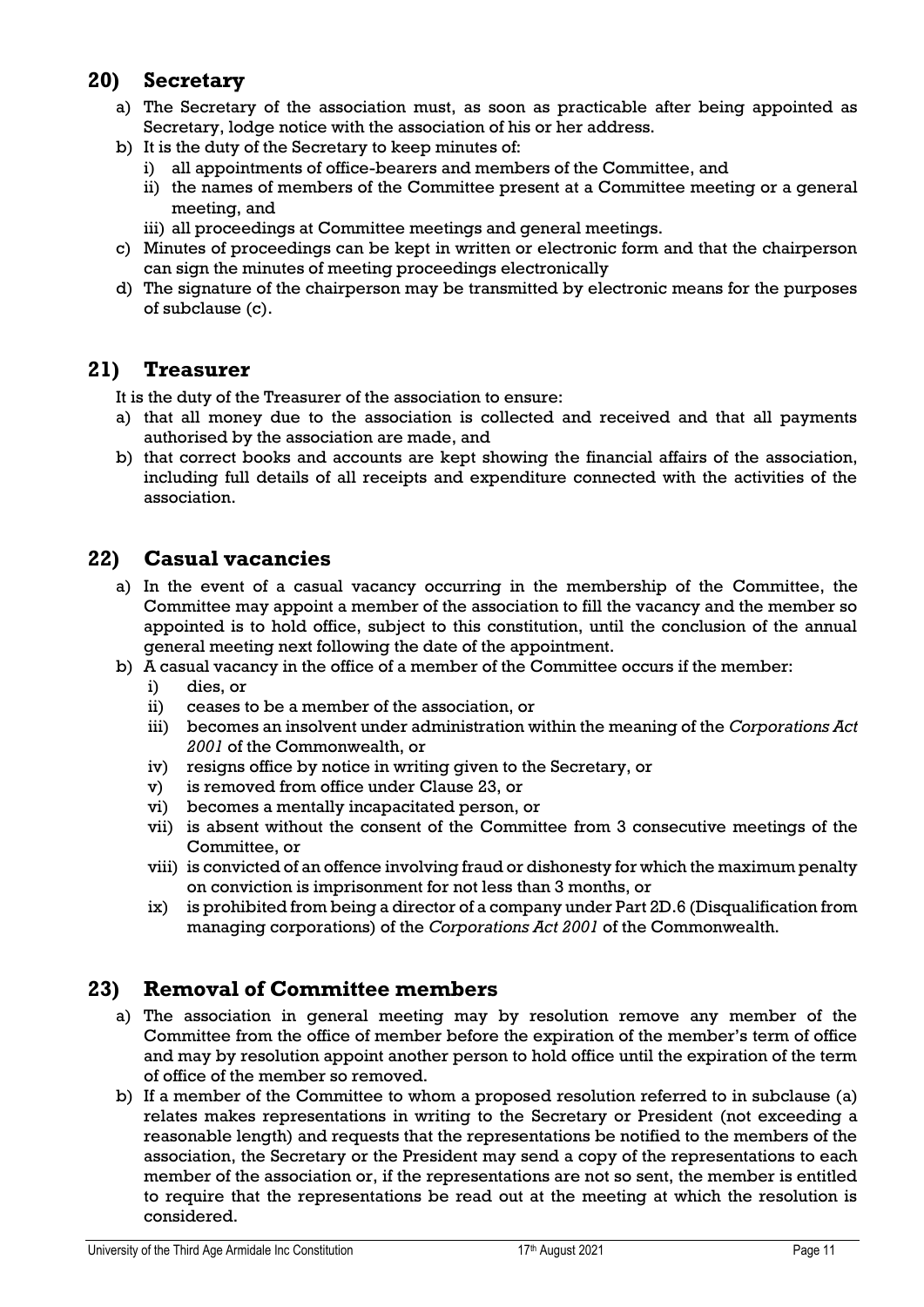#### <span id="page-11-0"></span>**24) Committee meetings and quorum**

- a) The Committee must meet at least 3 times in each period of 12 months at such place and time as the Committee may determine.
- b) Additional meetings of the Committee may be convened by the President or by any member of the Committee.
- c) Oral or written notice of a meeting of the Committee must be given by the Secretary to each member of the Committee at least 48 hours (or such other period as may be unanimously agreed on by the members of the Committee) before the time appointed for the holding of the meeting.
- d) Notice of a meeting given under subclause (c) must specify the general nature of the business to be transacted at the meeting and no business other than that business is to be transacted at the meeting, except business which the Committee members present at the meeting unanimously agree to treat as urgent business.
- e) Any 3 members of the Committee constitute a quorum for the transaction of the business of a meeting of the Committee.
- f) If the number of Committee members is less that the number required to make a quorum (i.e., less than 3), then the existing Committee members may appoint enough association members to establish a quorum
- g) No business is to be transacted by the Committee unless a quorum is present and if, within half an hour of the time appointed for the meeting, a quorum is not present, the meeting is to stand adjourned to the same place and at the same hour of the same day in the following week.
- h) If at the adjourned meeting a quorum is not present within half an hour of the time appointed for the meeting, the meeting is to be dissolved.
- i) At a meeting of the Committee:
	- i) the President or, in the President's absence, the Vice-President is to preside, or
	- ii) if the President and the Vice-President are absent or unwilling to act, such one of the remaining members of the Committee as may be chosen by the members present at the meeting is to preside.
	- iii) Committee meetings can be held at 2 or more venues using any technology the Committee approves. Whatever technology is used, it must give each Committee member a reasonable opportunity to participate. Committee members who participate at a Committee meeting using such technology have the same rights as members who are present at the meeting, including voting rights.

#### <span id="page-11-1"></span>**25) Appointment of association members as Committee members to constitute quorum**

- a) If at any time the number of Committee members is less than the number required to constitute a quorum for a Committee meeting, the existing Committee members may appoint a sufficient number of members of the association as Committee members to enable the quorum to be constituted.
- b) A member of the Committee so appointed is to hold office, subject to this constitution, until the annual general meeting next following the date of the appointment.
- c) This clause does not apply to the filling of a casual vacancy to which Clause 22 applies.

#### <span id="page-11-2"></span>**26) Use of technology at Committee meetings**

- a) A Committee meeting may be held at 2 or more venues using any technology approved by the Committee that gives each of the Committee's members a reasonable opportunity to participate.
- b) A Committee member who participates in a Committee meeting using that technology is taken to be present at the meeting and, if the member votes at the meeting, is taken to have voted in person.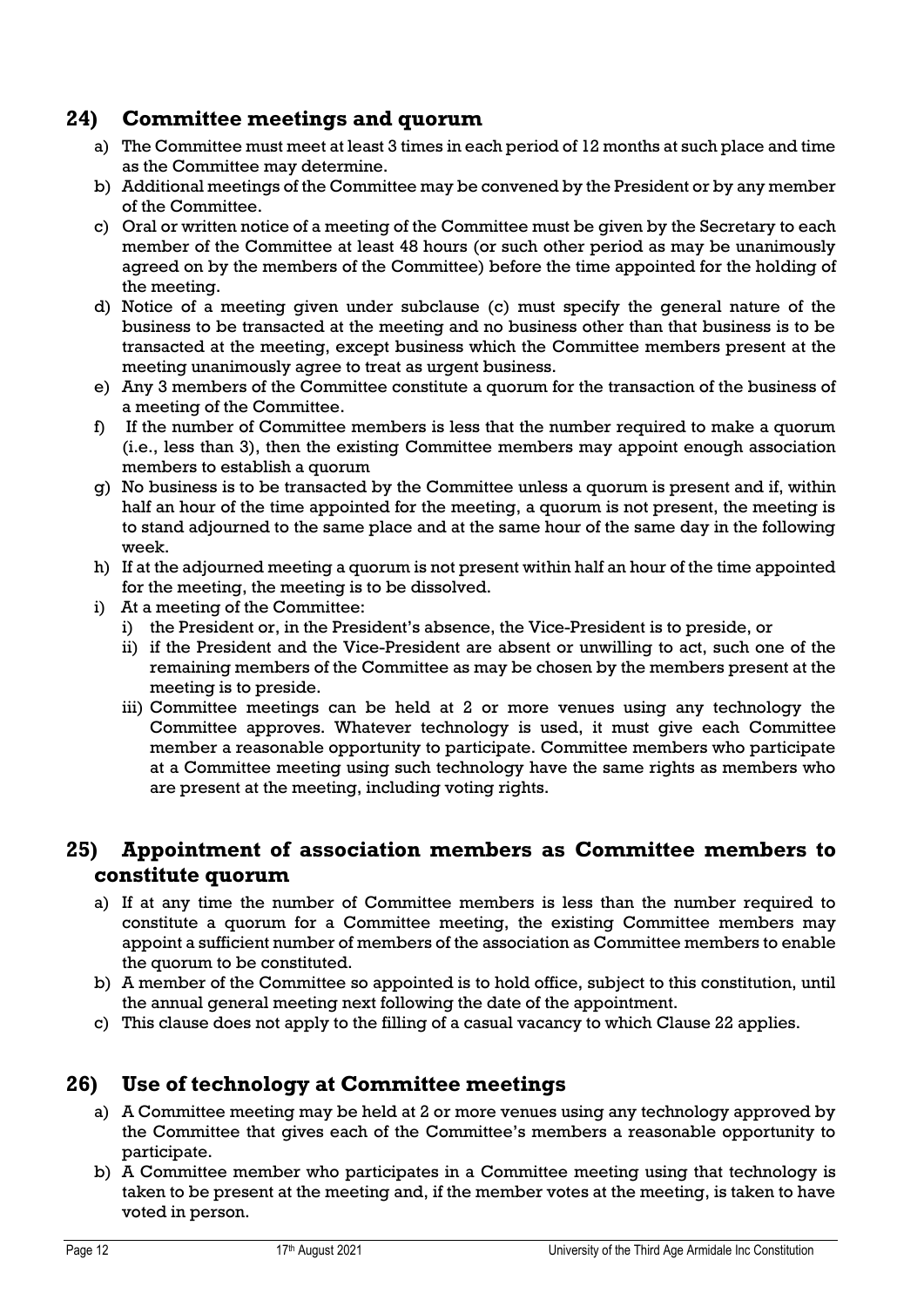#### <span id="page-12-0"></span>**27) Delegation by Committee to Sub-Committee**

- a) The Committee may, by instrument in writing, delegate to one or more Sub-Committees (consisting of such member or members of the association as the Committee thinks fit) the exercise of such of the functions of the Committee as are specified in the instrument, other than:
	- i) this power of delegation, and
	- ii) a function which is a duty imposed on the Committee by the Act or by any other law.
- b) A function the exercise of which has been delegated to a Sub-Committee under this clause may, while the delegation remains unrevoked, be exercised from time to time by the Sub-Committee in accordance with the terms of the delegation.
- c) A delegation under this clause may be made subject to such conditions or limitations as to the exercise of any function, or as to time or circumstances, as may be specified in the instrument of delegation.
- d) Despite any delegation under this clause, the Committee may continue to exercise any function delegated.
- e) Any act or thing done or suffered by a Sub-Committee acting in the exercise of a delegation under this clause has the same force and effect as it would have if it had been done or suffered by the Committee.
- f) The Committee may, by instrument in writing, revoke wholly or in part any delegation under this clause.
- g) A Sub-Committee may meet and adjourn as it thinks proper.

#### <span id="page-12-1"></span>**28) Voting and decisions**

- a) Questions arising at a meeting of the Committee or of any Sub-Committee appointed by the Committee are to be determined by a majority of the votes of members of the Committee or Sub-Committee present at the meeting.
- b) Each member present at a meeting of the Committee or of any Sub-Committee appointed by the Committee (including the person presiding at the meeting) is entitled to one vote but, in the event of an equality of votes on any question, the person presiding may exercise a second or casting vote.
- c) Subject to Clause 24 (e), the Committee may act despite any vacancy on the Committee.
- d) Any act or thing done or suffered, or purporting to have been done or suffered, by the Committee or by a Sub-Committee appointed by the Committee, is valid and effectual despite any defect that may afterwards be discovered in the appointment or qualification of any member of the Committee or Sub-Committee.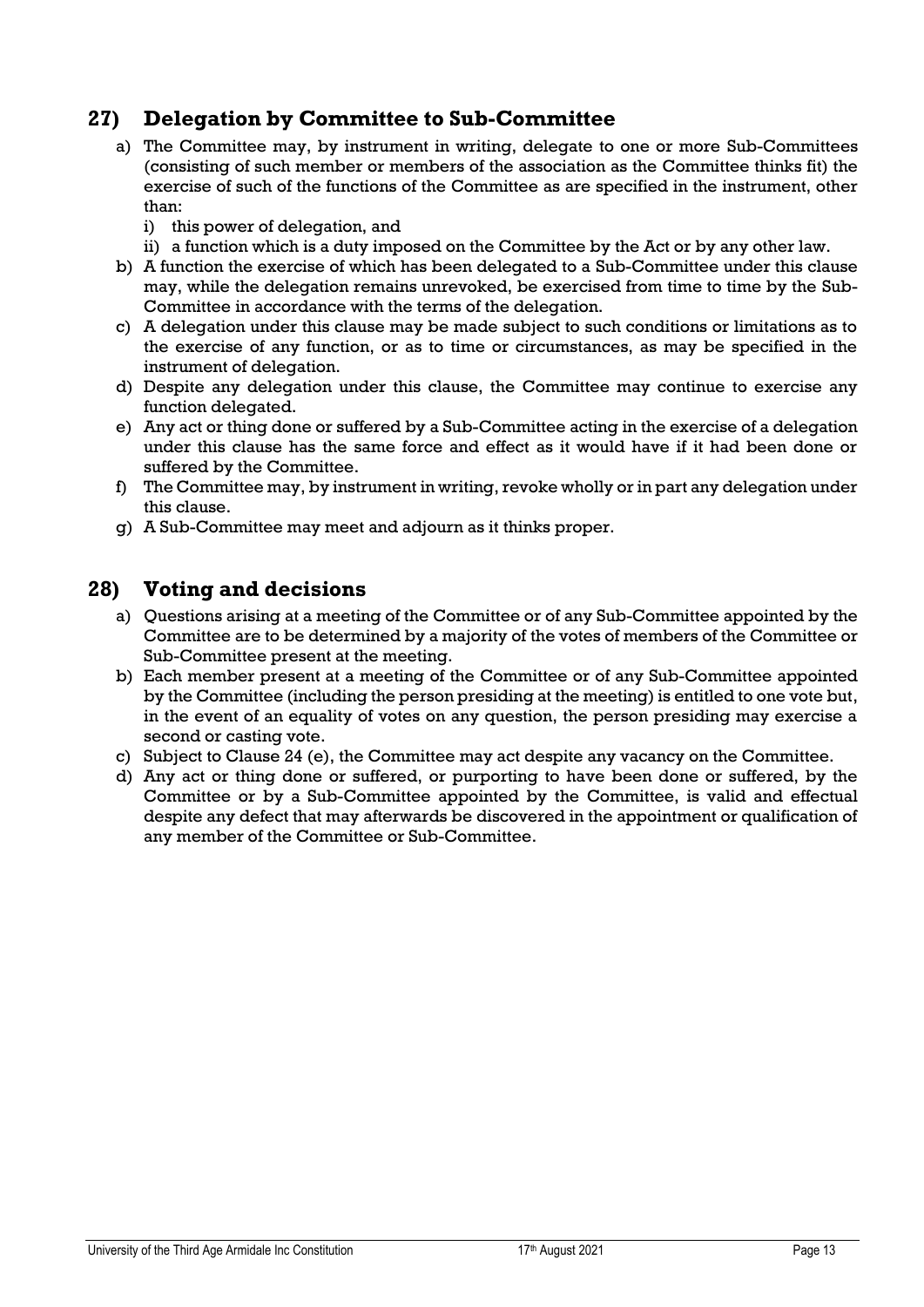# <span id="page-13-0"></span>**Part 5 - General meetings**

#### <span id="page-13-1"></span>**29) Annual general meetings - holding of**

- a) The association must hold its first annual general meeting within 18 months after its registration under the Act.
- b) The association must hold its annual general meetings:
	- i) within 6 months after the close of the association's financial year, or
	- ii) within any later time that may be allowed or prescribed under section 37 (2) (b) of the Act.

#### <span id="page-13-2"></span>**30) Annual general meetings - calling of and business at**

- a) The annual general meeting of the association is, subject to the Act and to Cause 29, to be convened on the date and at the place and time that the Committee thinks fit.
- b) In addition to any other business which may be transacted at an annual general meeting, the business of an annual general meeting is to include the following:
	- i) to confirm the minutes of the last preceding annual general meeting and of any special general meeting held since that meeting,
	- ii) to receive from the Committee reports on the activities of the association during the last preceding financial year,
	- iii) to elect office-bearers of the association and ordinary Committee members,
	- iv) to receive and consider any financial statement or report required to be submitted to members under the Act.
- c) An annual general meeting must be specified as that type of meeting in the notice convening it.

#### <span id="page-13-3"></span>**31) Special general meetings - calling of**

- a) The Committee may, whenever it thinks fit, convene a special general meeting of the association.
- b) The Committee must, on the requisition in writing of at least 5 % of the total number of members, convene a special general meeting of the association.
- c) Members have the option to make and send their request electronically for a general meeting to be held.
- d) A requisition of members for a special general meeting:
	- i) must state the purpose or purposes of the meeting, and
	- ii) must be signed by the members making the requisition, and
	- iii) must be lodged with the Secretary, and
	- iv) may consist of several documents in a similar form, each signed by one or more of the members making the requisition.
- e) If the Committee fails to convene a special general meeting to be held within 1 month after that date on which a requisition of members for the meeting is lodged with the Secretary, any one or more of the members who made the requisition may convene a special general meeting to be held not later than 3 months after that date.
- f) A special general meeting convened by a member or members as referred to in subclause (d) must be convened as nearly as is practicable in the same manner as general meetings are convened by the Committee.
- g) For the purposes of subclause (d)
	- i) a requisition may be in electronic form, and
	- ii) a signature may be transmitted, and a requisition may be lodged, by electronic means.

#### <span id="page-13-4"></span>**32) Notice**

a) Except if the nature of the business proposed to be dealt with at a general meeting requires a special resolution of the association, the Secretary must, at least 14 days before the date fixed for the holding of the general meeting, give a notice to each member specifying the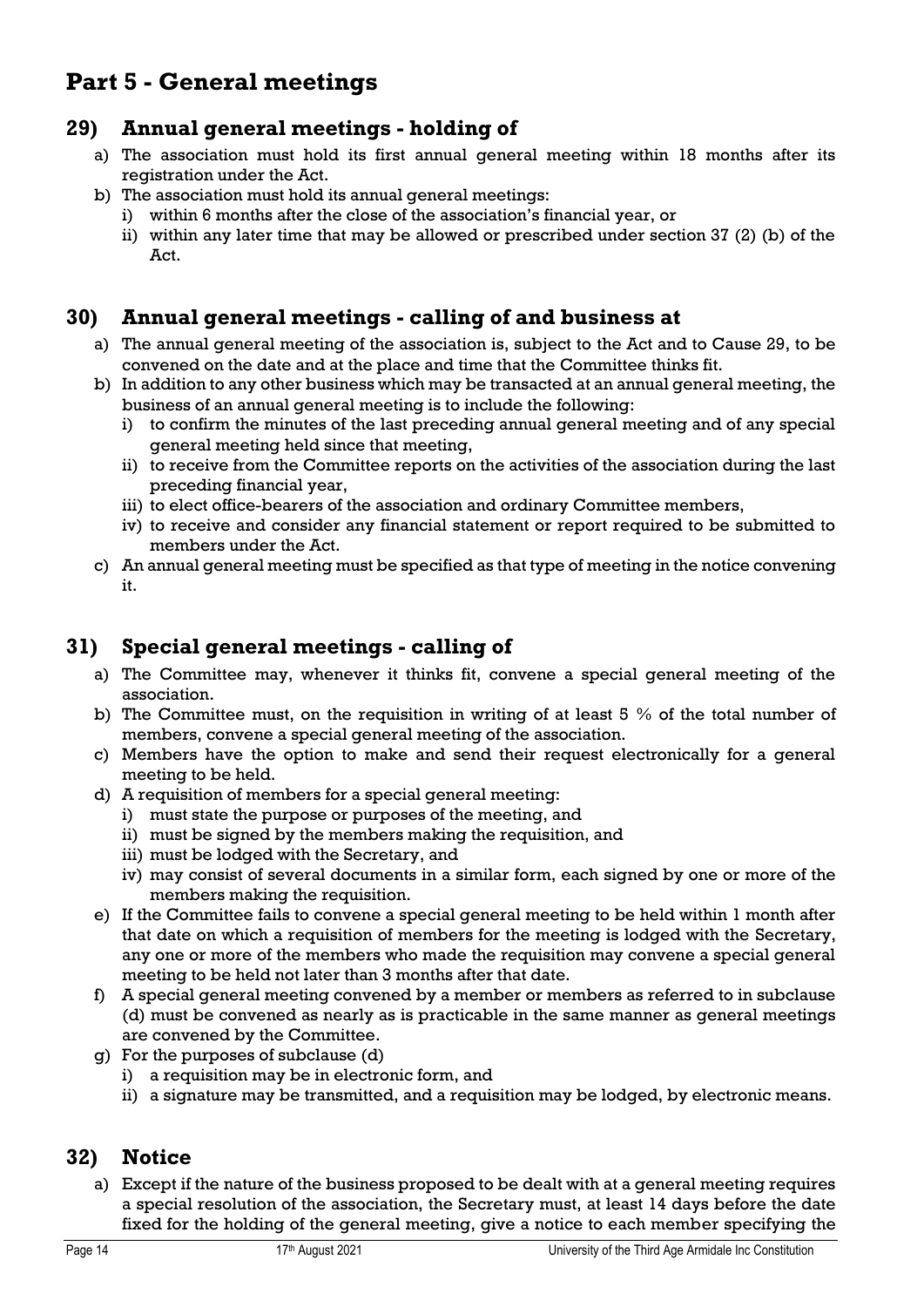place, date and time of the meeting and the nature of the business proposed to be transacted at the meeting.

b) If the nature of the business proposed to be dealt with at a general meeting requires a special resolution of the association, the Secretary must, at least 21 days before the date fixed for the holding of the general meeting, cause notice to be given to each member specifying, in addition to the matter required under subclause (a), the intention to propose the resolution as a special resolution.

**Note.** A special resolution must be passed in accordance with section 39 of the Act.

- c) No business other than that specified in the notice convening a general meeting is to be transacted at the meeting except, in the case of an annual general meeting, business which may be transacted under clause 30 (b).
- d) A member desiring to bring any business before a general meeting may give notice in writing of that business to the Secretary who must include that business in the next notice calling a general meeting given after receipt of the notice from the member.

#### <span id="page-14-0"></span>**33) Quorum for general meetings**

- a) No item of business is to be transacted at a general meeting unless a quorum of members entitled under this constitution to vote is present during the time the meeting is considering that item.
- b) A Committee member (member) who participates in a Committee (general) meeting using approved technology is taken to be present at the meeting and, if the member votes at the meeting, is taken to have voted in person.
- c) Five members present (being members entitled under this constitution to vote at a general meeting) constitute a quorum for the transaction of the business of a general meeting.
- d) If within half an hour after the appointed time for the commencement of a general meeting a quorum is not present, the meeting:
	- i) if convened on the requisition of members, is to be dissolved, and
	- ii) in any other case, is to stand adjourned to the same day in the following week at the same time and (unless another place is specified at the time of the adjournment by the person presiding at the meeting or communicated by written notice to members given before the day to which the meeting is adjourned) at the same place.
- e) If at the adjourned meeting a quorum is not present within half an hour after the time appointed for the commencement of the meeting, the members present (being at least 3) are to constitute a quorum.

#### <span id="page-14-1"></span>**34) Presiding member**

- a) The President or, in the President's absence, the Vice-President, is to preside as chairperson at each general meeting of the association.
- b) If the President and the Vice-President are absent or unwilling to act, the members present must elect one of their number to preside as chairperson at the meeting.

#### <span id="page-14-2"></span>**35) Adjournment**

- a) The chairperson of a general meeting at which a quorum is present may, with the consent of the majority of members present at the meeting, adjourn the meeting from time to time and place to place, but no business is to be transacted at an adjourned meeting other than the business left unfinished at the meeting at which the adjournment took place.
- b) If a general meeting is adjourned for 14 days or more, the Secretary must give written or oral notice of the adjourned meeting to each member of the association stating the place, date and time of the meeting and the nature of the business to be transacted at the meeting.
- c) Except as provided in subclauses (a) and (b), notice of an adjournment of a general meeting or of the business to be transacted at an adjourned meeting is not required to be given.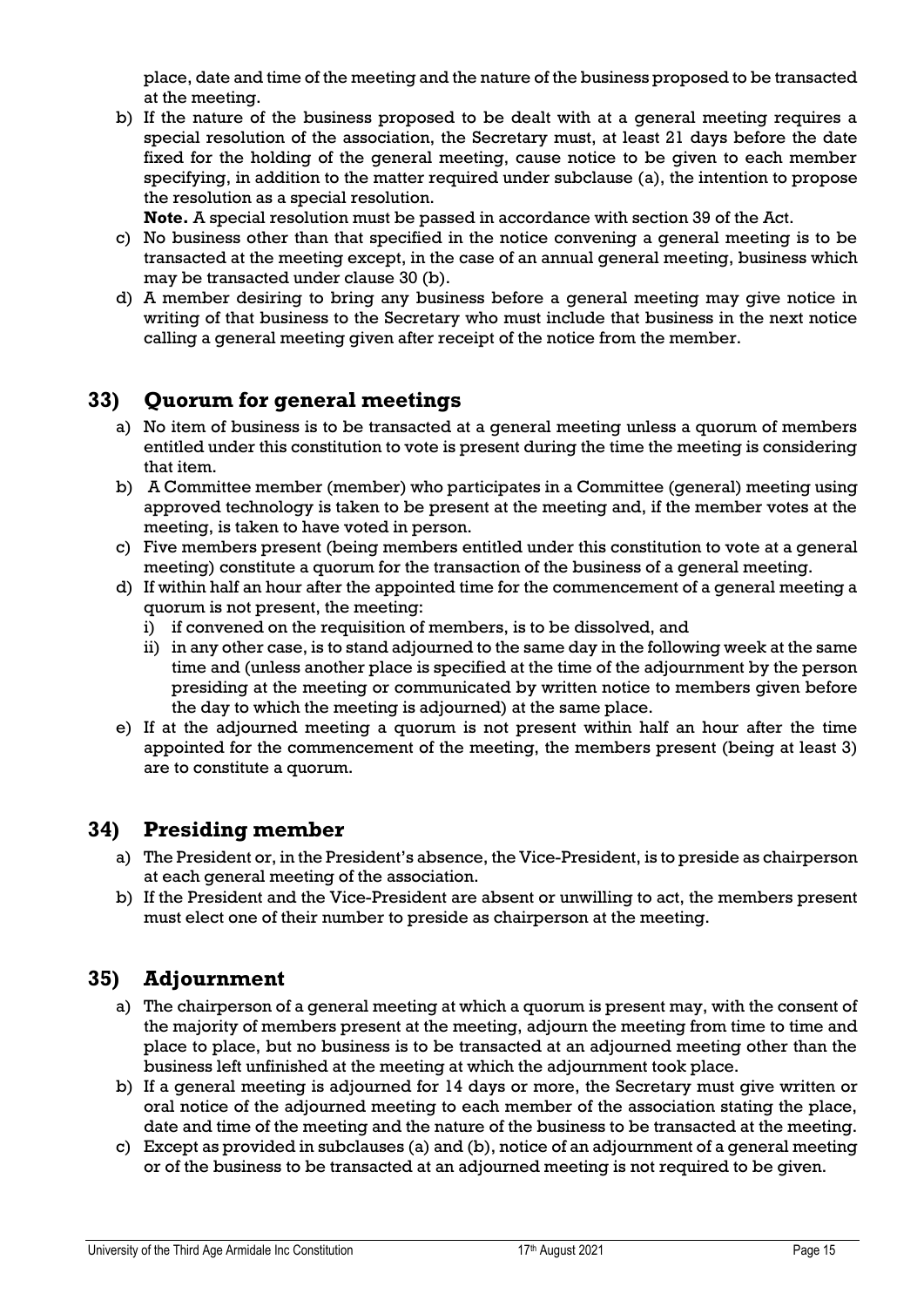#### <span id="page-15-0"></span>**36) Making of decisions**

- a) A question arising at a general meeting of the association is to be determined by:
	- i) a show of hands or, if the meeting is one to which clause 37 applies, any appropriate corresponding method that the Committee may determine, or
	- ii) if on the motion of the chairperson or if 5 or more members present at the meeting decide that the question should be determined by a written ballot—a written ballot.
- b) If the question is to be determined by a show of hands, a declaration by the chairperson that a resolution has, on a show of hands, been carried or carried unanimously or carried by a particular majority or lost, or an entry to that effect in the minute book of the association, is evidence of the fact without proof of the number or proportion of the votes recorded in favour of or against that resolution.
- c) Subclause (b) applies to a method determined by the Committee under subclause (a) (ii) in the same way as it applies to a show of hands.
- d) If the question is to be determined by a written ballot, the ballot is to be conducted in accordance with the directions of the chairperson.
- e) A resolution put to a vote at a general meeting being held using technology (as per Clause 40) can be decided using a suitable method that the Committee determines.

#### <span id="page-15-1"></span>**37) Special resolutions**

A special resolution may only be passed by the association in accordance with section 39 of the Act.

#### <span id="page-15-2"></span>**38) Voting**

- a) On any question arising at a general meeting of the association a member has one vote only.
- b) In the case of an equality of votes on a question at a general meeting, the chairperson of the meeting is entitled to exercise a second or casting vote.
- c) A member is not entitled to vote at any general meeting of the association unless all money due and payable by the member to the association has been paid.
- d) A member is not entitled to vote at any general meeting of the association if the member is under 18 years of age.

#### <span id="page-15-3"></span>**39) Proxy votes not permitted**

Proxy voting must not be undertaken at or in respect of a general meeting.

#### <span id="page-15-4"></span>**40) Postal or Electronic ballots**

- a) The association may hold a postal or electronic ballot (as the Committee determines) to determine any issue or proposal (other than an appeal under clause 16).
- b) A postal or electronic ballot is to be conducted in accordance with Schedule 3 to the Regulation.
- c) Electronic ballots can be conducted to determine any issue or proposal as decided by the **Committee**

#### <span id="page-15-5"></span>**41) Use of technology at general meetings**

- a) General meetings can be held at 2 or more venues using any technology that the Committee approves. Whatever technology is used, it must give each association member a reasonable opportunity to participate.
- b) Members who participate at a general meeting using such technology have the same rights as members who are present at the meeting, including voting rights.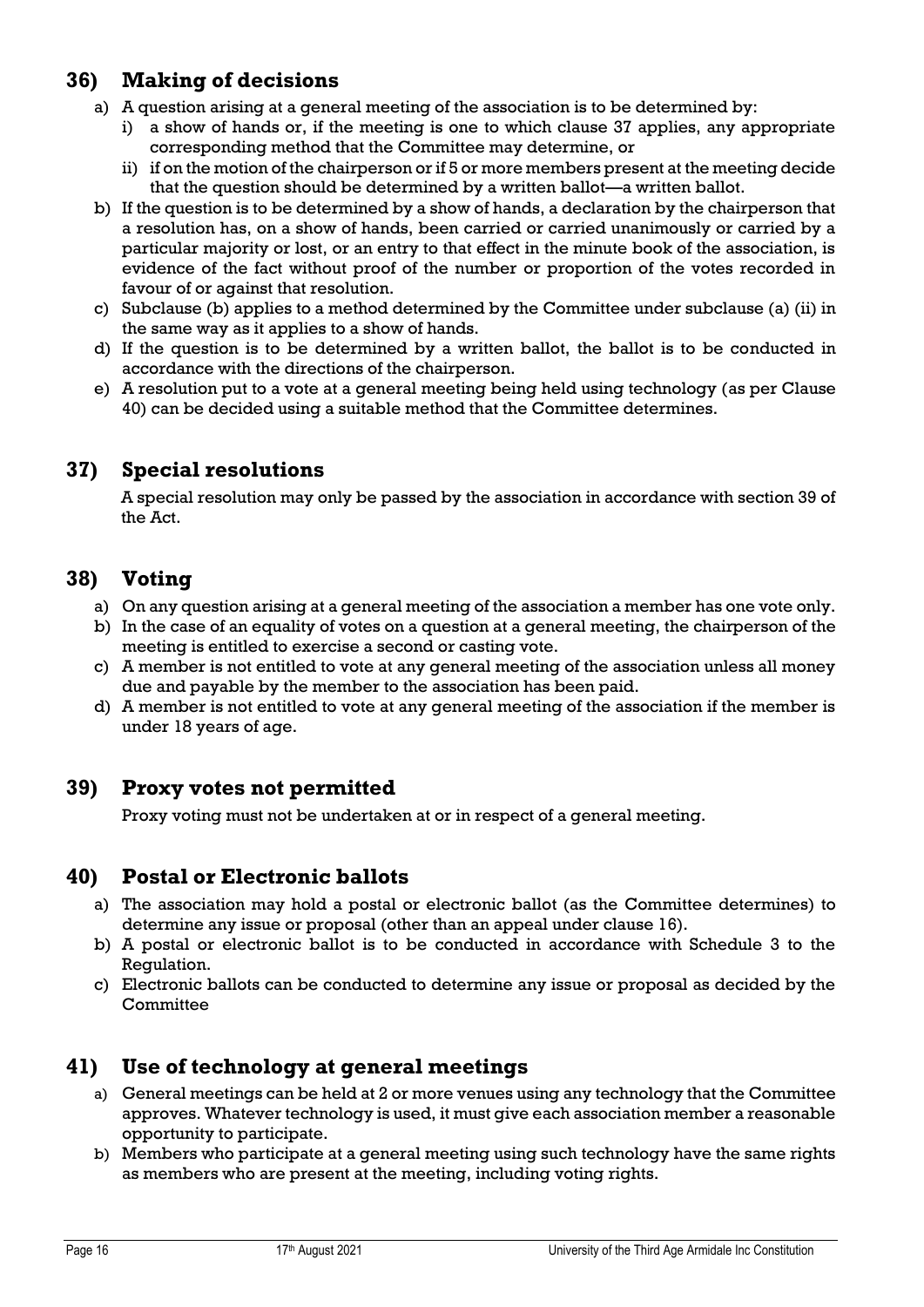## <span id="page-16-0"></span>**Part 6 - Miscellaneous**

#### <span id="page-16-1"></span>**42) Insurance**

a) The Association shall effect and maintain, with an approved insurer, public liability insurance cover of such an amount as may be required by law and may effect and maintain such other insurance as the Committee may, from time to time, deem necessary.

#### <span id="page-16-2"></span>**43) Funds - Source**

- a) The funds of the association are to be derived from course fees and annual subscriptions of members, donations and, subject to any resolution passed by the association in general meeting, such other sources as the Committee determines.
- b) All money received by the association must be deposited as soon as practicable and without deduction, notwithstanding commission charges, to the credit of the association's bank or other authorised deposit-taking institution account.
- c) The association must, as soon as practicable after receiving any money, issue an appropriate receipt.

#### <span id="page-16-3"></span>**44) Funds - Management**

- a) Subject to any resolution passed by the association in general meeting, the funds of the association are to be used in pursuance of the objects of the association in such manner as the Committee determines.
- b) All cheques, drafts, bills of exchange, promissory notes and other negotiable instruments must be signed by any 2 office-bearers of the association authorised to do so by the Committee.

#### <span id="page-16-4"></span>**45) Association is non-profit**

a) Subject to the Act and the Regulation, the association must apply its funds and assets so as to be consistent with its objectives. An association is prohibited from providing pecuniary gain for any of its members. A 'pecuniary gain' is defined in section 5 of the Act.

#### <span id="page-16-5"></span>**46) Distribution of property on winding up of association**

- a) Subject to the Act and the Regulations, in a winding up of the association, any surplus property of the association is to be transferred to another organisation with similar objects and which is not carried on for the profit or gain of its individual members.
- b) In this clause, a reference to the surplus property of an association is a reference to that property of the association remaining after satisfaction of the debts and liabilities of the association and the costs, charges, and expenses of the winding up of the association.

#### <span id="page-16-6"></span>**47) Change of name, objects, and constitution**

a) An application for registration of a change in the association's name, objects, or constitution in accordance with section 10 of the Act is to be made by the Public Officer or a Committee member.

#### <span id="page-16-7"></span>**48) Custody of books**

- **a)** Except as otherwise provided by this constitution, the association's records etc. must be kept in NSW at the main premises of the association in the custody of the Public Officer, or a member of the association as the Committee determines.
- **b)** If the association does not have any premises, the association's records etc. must be kept at the association's official address in the Public Officer's custody.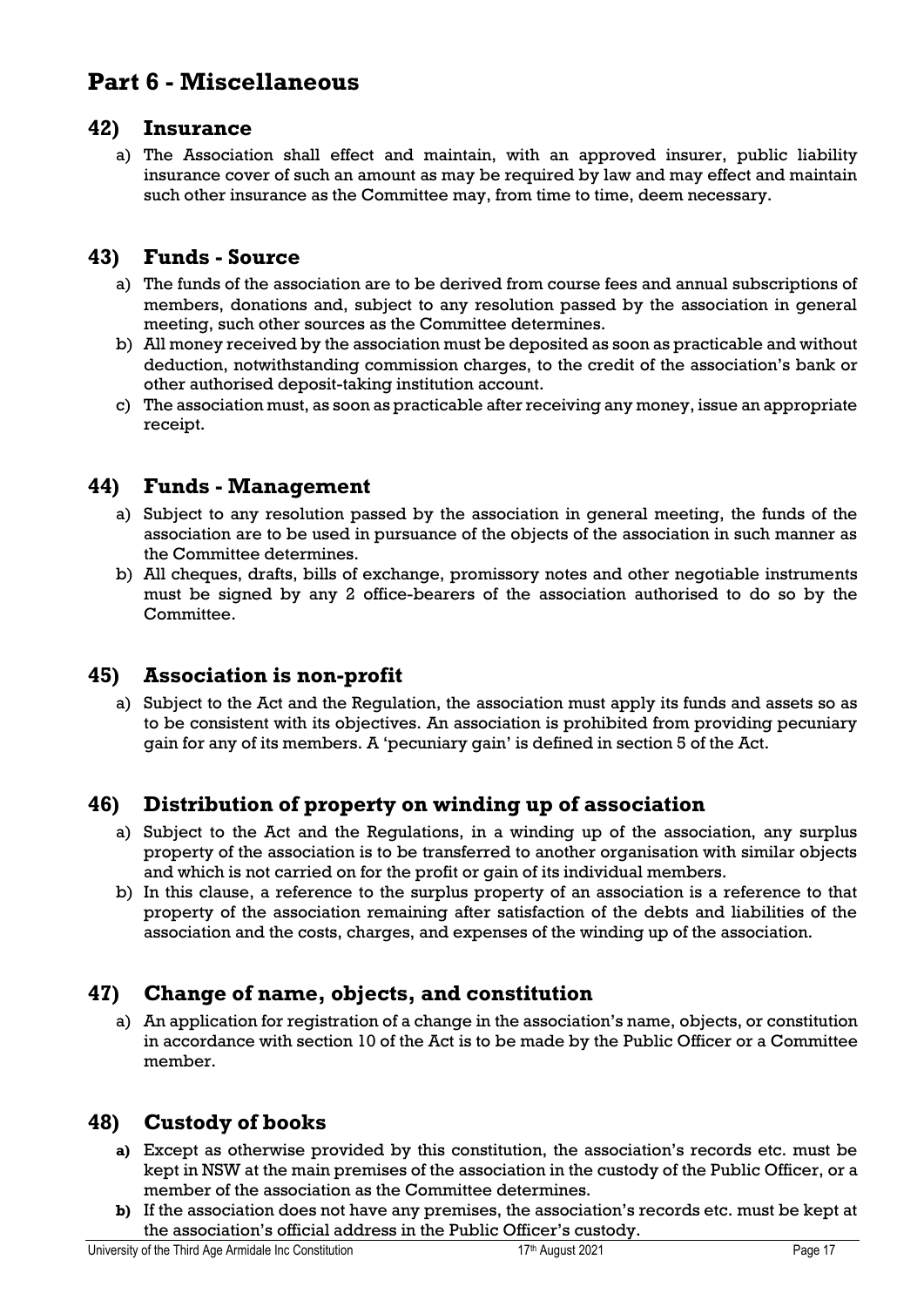#### <span id="page-17-0"></span>**49) Inspection of books etc**

- a) The following documents must be open to inspection, free of charge, by a member of the association at any reasonable hour:
	- i) records, books and other financial documents of the association,
	- ii) this constitution,
	- iii) minutes of all Committee meetings and general meetings of the association.
- b) A member of the association may obtain a copy of any of the documents referred to in subclause (a) on payment of a fee of not more than \$1 for each page copied.
- c) The Committee may refuse to allow a member to inspect or obtain copies of records in certain circumstances

#### <span id="page-17-1"></span>**50) Service of notices**

- a) For the purpose of this constitution, a notice may be served on or given to a person:
	- i) by delivering it to the person personally, or
	- ii) by sending it by pre-paid post to the address of the person, or
	- iii) by sending it by facsimile transmission or some other form of electronic transmission to an address specified by the person for giving or serving the notice.
- b) For the purpose of this constitution, a notice is taken, unless the contrary is proved, to have been given or served:
	- i) in the case of a notice given or served personally, on the date on which it is received by the addressee, and
	- ii) in the case of a notice sent by pre-paid post, on the date when it would have been delivered in the ordinary course of post, and
	- iii) in the case of a notice sent by facsimile transmission or some other form of electronic transmission, on the date it was sent or, if the machine from which the transmission was sent produces a report indicating that the notice was sent on a later date, on that date.

#### <span id="page-17-2"></span>**51) Financial year**

The financial year of the association is:

- i) the period of time commencing on the date of incorporation of the association and ending on the following 31 December, and
- ii) each period of 12 months after the expiration of the previous financial year of the association, commencing on 1 January and ending on the following 31 December.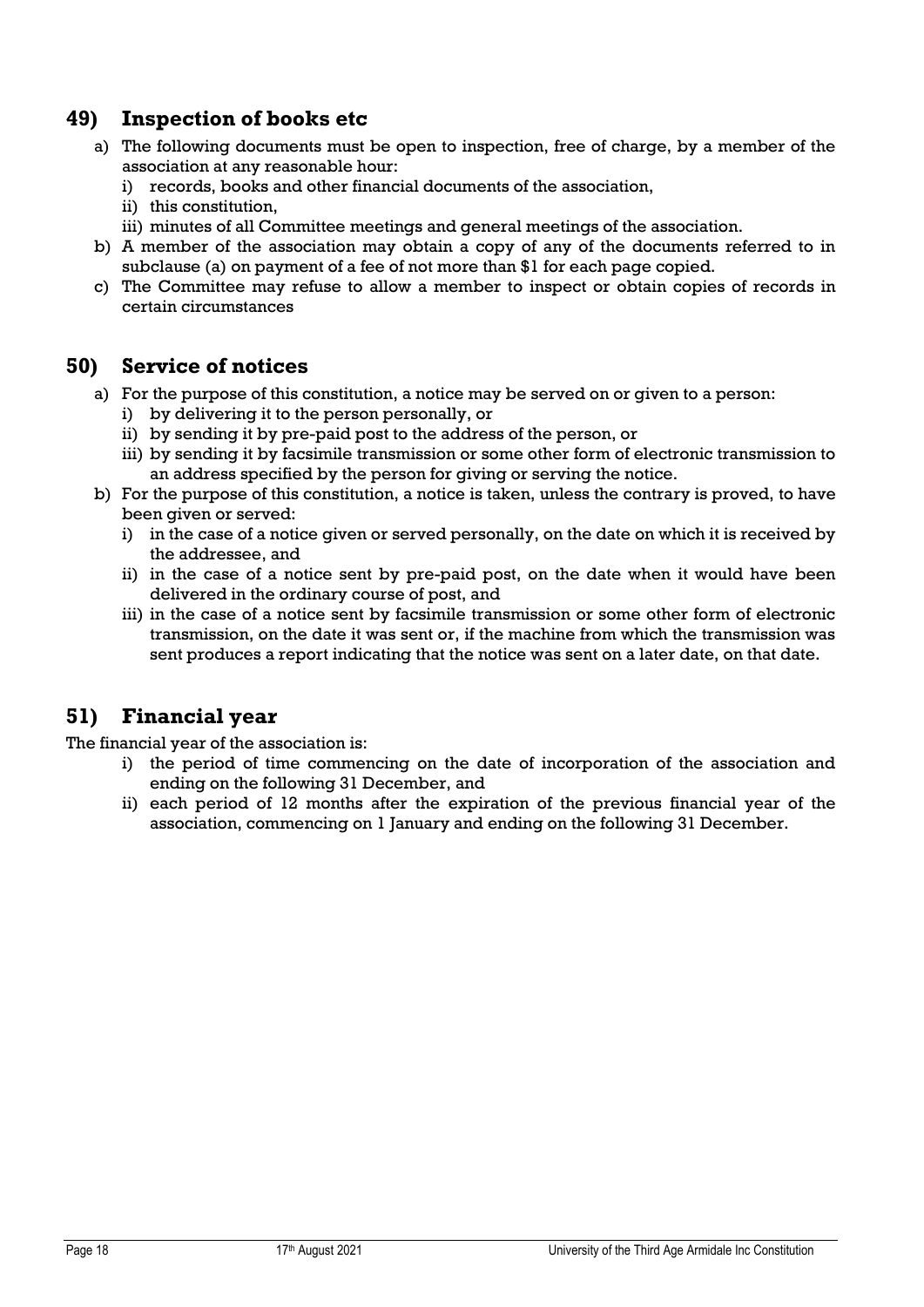<span id="page-18-0"></span>

| Receipt Number:<br>Office use only                                                                                                                                                                                                   | What skills or experience or qualifications                                |  |  |
|--------------------------------------------------------------------------------------------------------------------------------------------------------------------------------------------------------------------------------------|----------------------------------------------------------------------------|--|--|
| Membership Number<br>Initials<br>Date issued<br>Entered                                                                                                                                                                              | have you gained from work or education<br>or hobbies?                      |  |  |
| <b>NEW MEMBER</b><br><b>REGISTRATION FORM</b>                                                                                                                                                                                        | Are there any topics for which you would<br>be prepared to act as a tutor? |  |  |
| I hereby apply to become a member of the<br>University of the Third Age, Armidale<br>Incorporated.<br>(Please print details for clarity)                                                                                             | <b>Enrolments</b><br>Please enrol me in the following                      |  |  |
| Title (Mr / Mrs / Ms / Other)                                                                                                                                                                                                        | courses:<br>Course<br>Course or Activity Name<br>Type<br>Amount            |  |  |
|                                                                                                                                                                                                                                      | Number<br>Membership<br>\$50.00                                            |  |  |
| Given names <b>Solution</b> Service Service Service Service Service Service Service Service Service Service Service Service Service Service Service Service Service Service Service Service Service Service Service Service Service  | New                                                                        |  |  |
| Known as                                                                                                                                                                                                                             | New                                                                        |  |  |
| (for name tag)                                                                                                                                                                                                                       | New                                                                        |  |  |
| Family name                                                                                                                                                                                                                          | New                                                                        |  |  |
|                                                                                                                                                                                                                                      | New                                                                        |  |  |
|                                                                                                                                                                                                                                      | New                                                                        |  |  |
|                                                                                                                                                                                                                                      | <b>Total Payable</b><br>$S^r$                                              |  |  |
| Postcode Postcode                                                                                                                                                                                                                    | How did you hear about U3A Armidale? ____________                          |  |  |
| Telephone <b>the contract of the contract of the contract of the contract of the contract of the contract of the contract of the contract of the contract of the contract of the contract of the contract of the contract of the</b> | University of the Third Age Armidale Inc                                   |  |  |
| Mobile <b>Mobile</b>                                                                                                                                                                                                                 | ASCA House (entrance at rear)<br>Office:                                   |  |  |
| 166 Barney Street<br>(Cnr Markham and Barney Streets)<br>Email <b>Email and Service Contract of the Service Contract of the Service Contract of the Service Contract of the</b><br>Armidale NSW 2350                                 |                                                                            |  |  |
|                                                                                                                                                                                                                                      | P0 Box 1440<br>Mail:<br>Armidale NSW 2350                                  |  |  |
| Date and the contract of the contract of the contract of the contract of the contract of the contract of the contract of the contract of the contract of the contract of the contract of the contract of the contract of the c       | Telephone: (02) 6772 2752                                                  |  |  |
|                                                                                                                                                                                                                                      | Email:<br>u3aa@iinet.net.au                                                |  |  |
| P.T.O.                                                                                                                                                                                                                               | Web Page: www.u3aa.org.au                                                  |  |  |